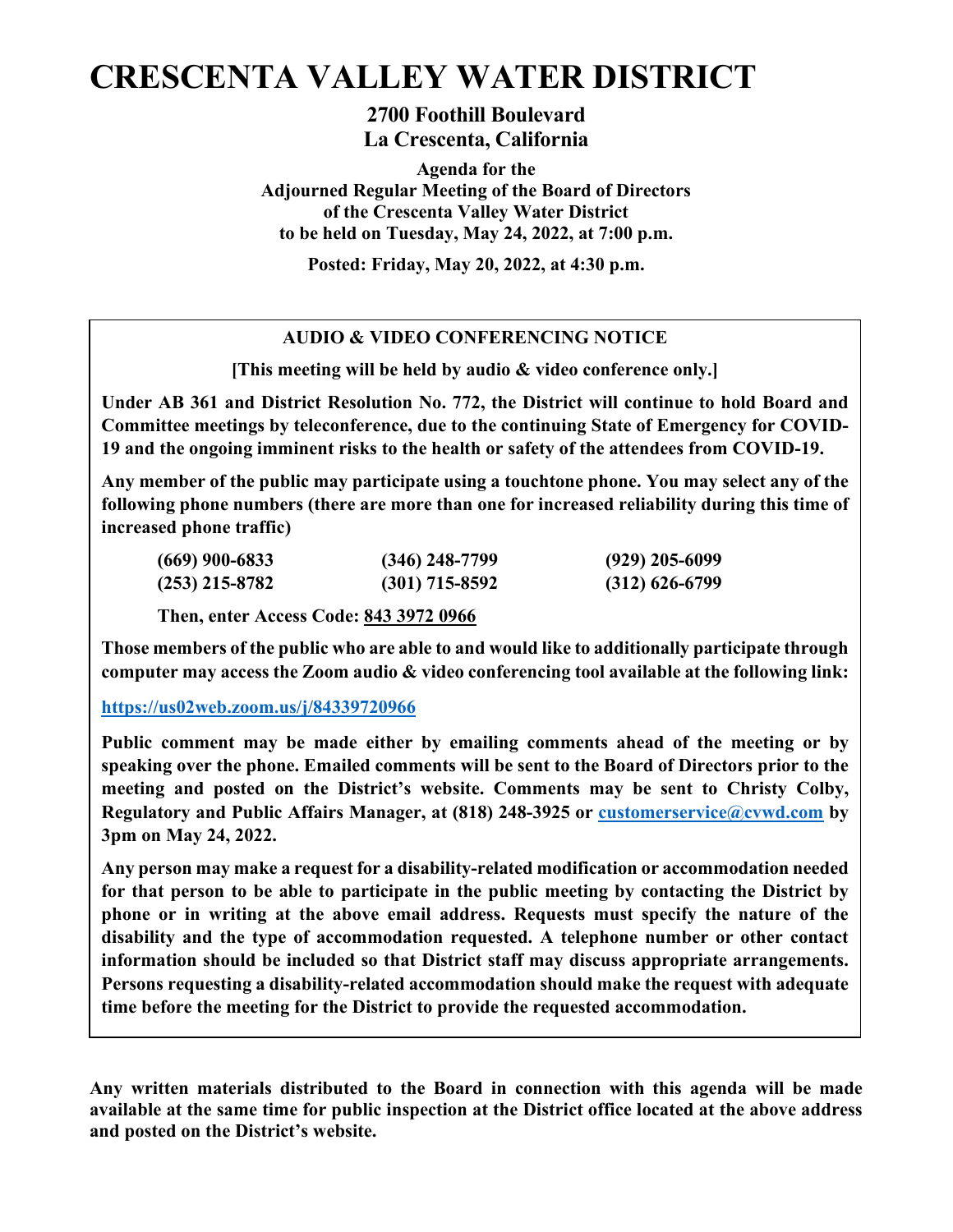#### **Call to Order and Determination of Quorum**

#### **Pledge of Allegiance**

#### **Adoption of Agenda**

#### **Public Comments**

**At this time, the public shall have an opportunity to comment on any non-agenda item relevant to the subject matter jurisdiction of the Board. This opportunity is non-transferable, and speakers are limited to one three-minute (3) comment. Under the provisions of the Brown Act, the Board is prohibited from taking action on items not listed on the agenda, except under certain circumstances.**

#### **Foothill Municipal Water District Report**

1. Report on activities at Foothill Municipal Water District.

#### **Consent Calendar**

- 1. Consideration and approval of the Minutes of the Regular Board Meeting on May 10, 2022.
- 2. Ratification of Disbursements for April 2022.
- 3. Consideration and approval for the continuation of remote meetings.

# **Action Calendar**

The public shall have an opportunity to comment on any action item as each item is considered by the Board. This opportunity is non-transferable, and speakers are limited to one two-minute (2) comment.

- 1. **FY 2022-23 Water Fund and Wastewater Fund Budgets** Discussion and possible approval of the District's FY 2022-23 Water Fund and Wastewater Fund Budgets.
- 2. **Disposal or Salvage of District Vehicles** Consideration and motion to authorize the General Manager to dispose of or salvage District vehicles in a manner most beneficial to the District per Section 12.04 of the Rules & Regulations.

#### **Information Items**

# **Written Communications to District/Board of Directors**

# **General Manager's Report**

#### **Attorney Report**

# **Reports of Committees**

- **Engineering Committee**
- **Finance Committee**
- **Employee Relations Committee**
- **Policy Committee**
- **Community Relations/Water Conservation Committee**
- **Emergency Planning Committee**
- **Technology Committee**

**Directors' Oral Reports** – Reports on issues, meetings, or activities attended by Directors.

#### **Board Members' Request for Future Agenda Items**

#### **Closed Session**